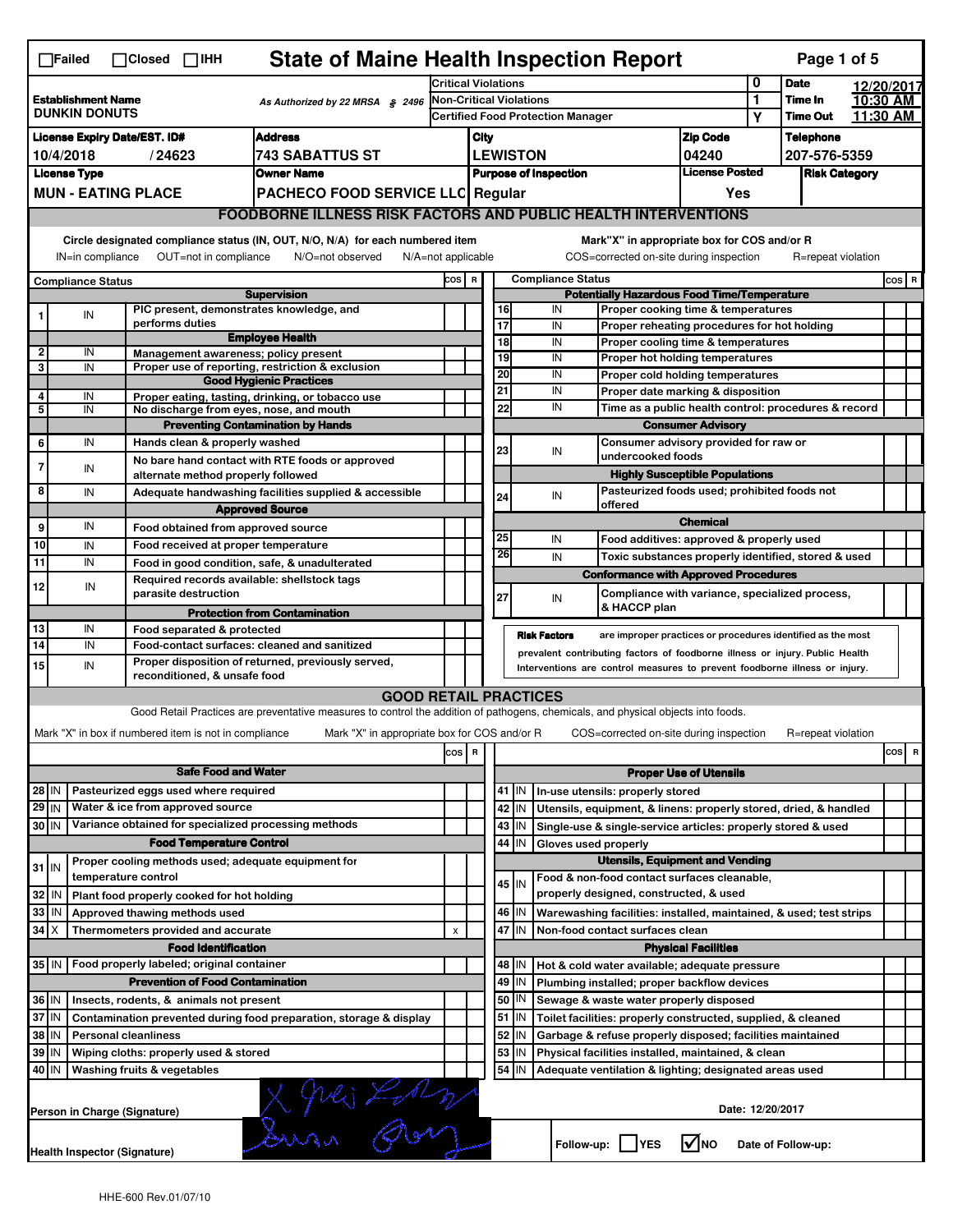|                                                     |                        |                                 | <b>State of Maine Health Inspection Report</b> | Page 2 of 5        |                                  |  |
|-----------------------------------------------------|------------------------|---------------------------------|------------------------------------------------|--------------------|----------------------------------|--|
| <b>Establishment Name</b>                           |                        |                                 | As Authorized by 22 MRSA § 2496                | 12/20/2017<br>Date |                                  |  |
| <b>DUNKIN DONUTS</b>                                |                        |                                 |                                                |                    |                                  |  |
| License Expiry Date/EST. ID#<br>10/4/2018<br>/24623 | <b>743 SABATTUS ST</b> | City / State<br><b>LEWISTON</b> | /ME                                            | Zip Code<br>04240  | <b>Telephone</b><br>207-576-5359 |  |
|                                                     |                        |                                 | <b>Temperature Observations</b>                |                    |                                  |  |
| Location                                            | <b>Temperature</b>     |                                 |                                                | <b>Notes</b>       |                                  |  |
| egg                                                 | 36                     |                                 |                                                |                    |                                  |  |
| walk-in cooler                                      | 39                     |                                 |                                                |                    |                                  |  |
| sausage patty                                       | 37                     |                                 |                                                |                    |                                  |  |
| milk                                                | 34                     |                                 |                                                |                    |                                  |  |
| chicken salad                                       | 38                     |                                 |                                                |                    |                                  |  |
| hot water                                           | 120 plus               |                                 |                                                |                    |                                  |  |



**Date: 12/20/2017**

**Health Inspector (Signature)**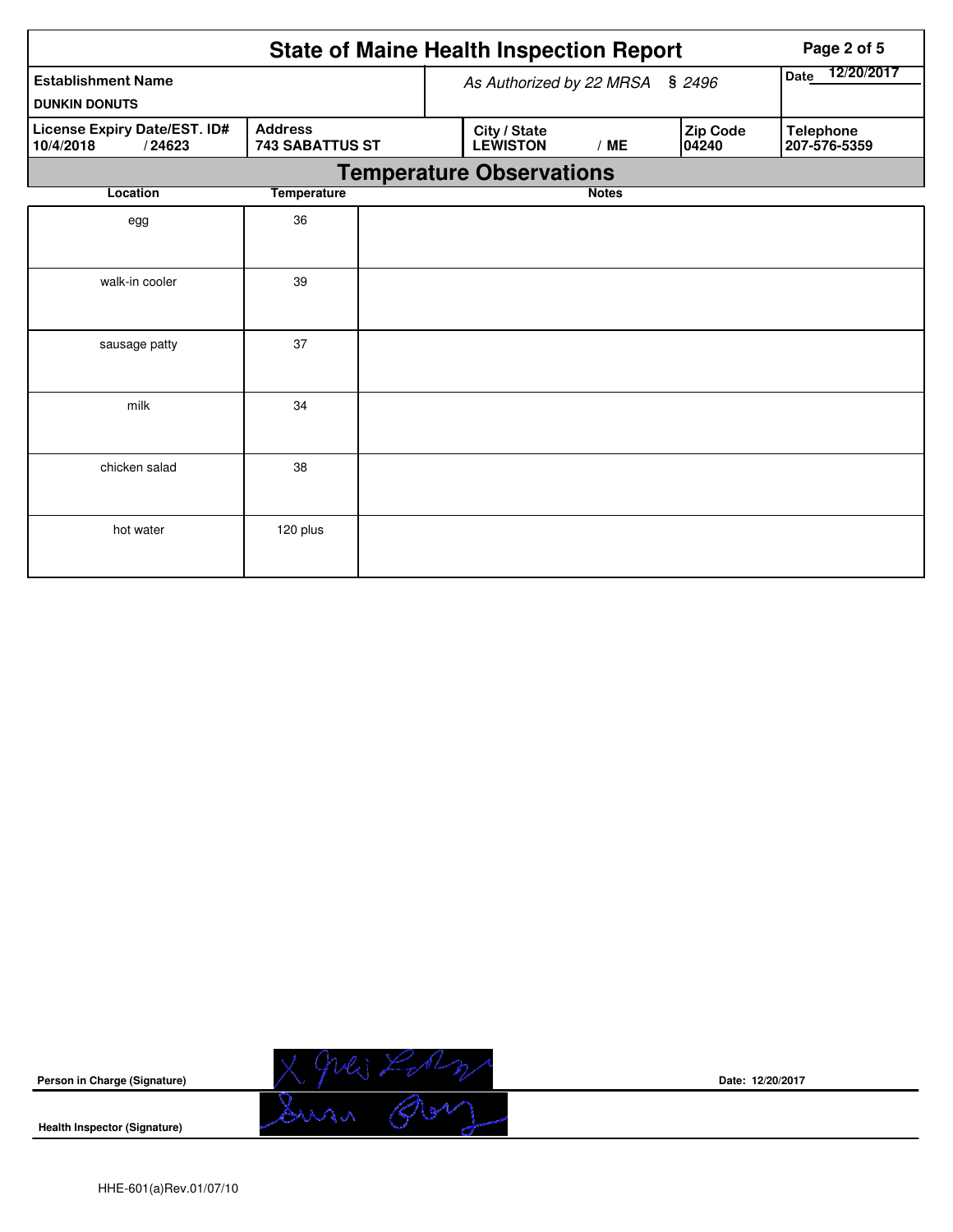|                                                                                                                                                    |                                          | Page 3 of 5<br>12/20/2017       |           |                          |  |  |  |  |  |
|----------------------------------------------------------------------------------------------------------------------------------------------------|------------------------------------------|---------------------------------|-----------|--------------------------|--|--|--|--|--|
| <b>Establishment Name</b><br><b>DUNKIN DONUTS</b>                                                                                                  |                                          |                                 |           |                          |  |  |  |  |  |
| License Expiry Date/EST. ID#<br>10/4/2018<br>/24623                                                                                                | <b>Address</b><br><b>743 SABATTUS ST</b> | City / State<br><b>LEWISTON</b> | <b>ME</b> | <b>Zip Code</b><br>04240 |  |  |  |  |  |
| <b>Observations and Corrective Actions</b>                                                                                                         |                                          |                                 |           |                          |  |  |  |  |  |
| Violations cited in this report must be corrected within the time frames below, or as stated in sections<br>8-405.11 and 8-406.11 of the Food Code |                                          |                                 |           |                          |  |  |  |  |  |

34: 4-302.12.(A): N: Inadequate number of food temperature measuring devices provided.

INSPECTOR NOTES: thermometer missing corrected on site



**Date: 12/20/2017**

**Health Inspector (Signature)**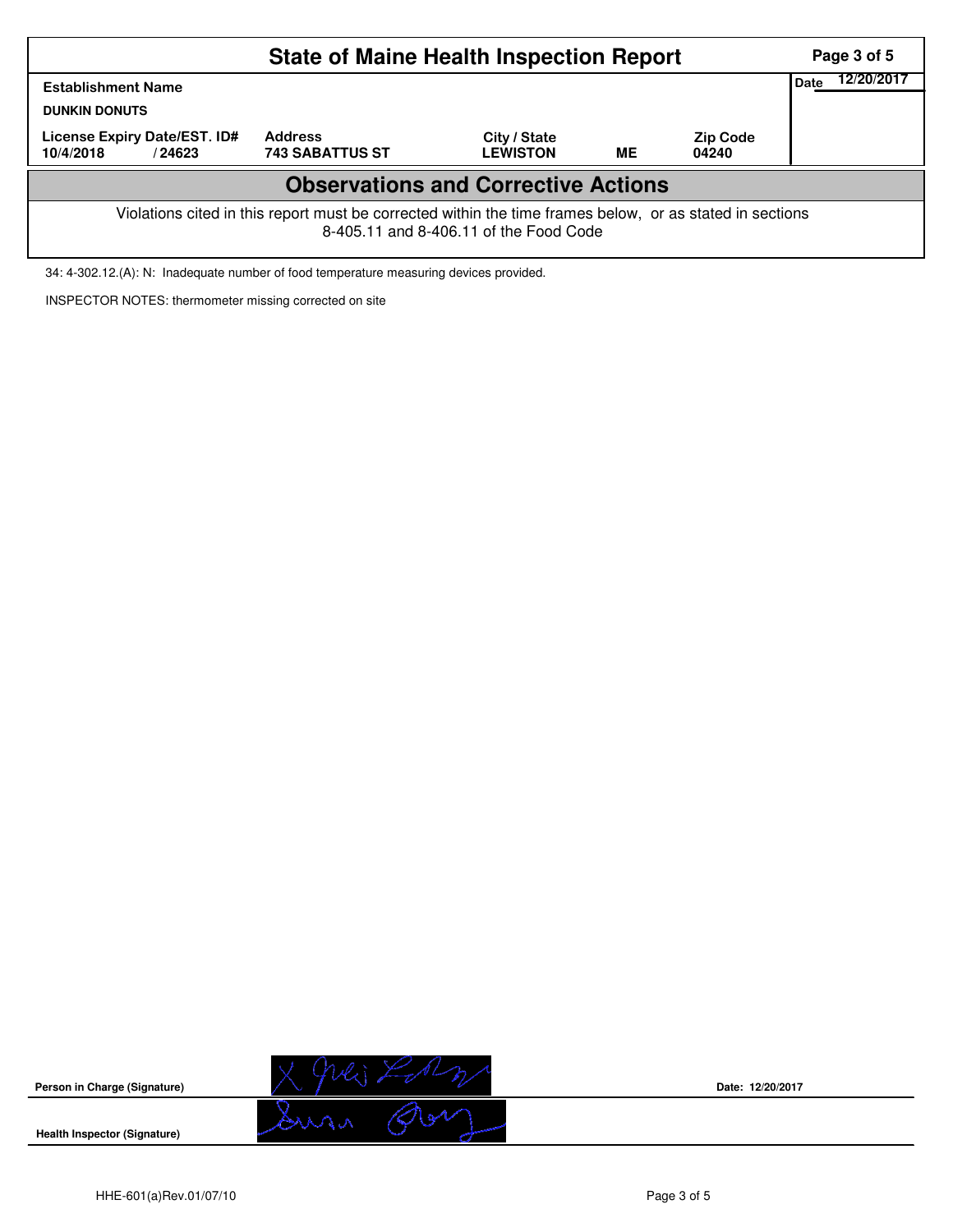| <b>State of Maine Health Inspection Report</b>                                                                                                                                                                                                                                                   |                                          |                                 |    |                          |  |  |  |  |  |
|--------------------------------------------------------------------------------------------------------------------------------------------------------------------------------------------------------------------------------------------------------------------------------------------------|------------------------------------------|---------------------------------|----|--------------------------|--|--|--|--|--|
| <b>Establishment Name</b>                                                                                                                                                                                                                                                                        |                                          |                                 |    |                          |  |  |  |  |  |
| <b>DUNKIN DONUTS</b>                                                                                                                                                                                                                                                                             |                                          |                                 |    |                          |  |  |  |  |  |
| License Expiry Date/EST. ID#<br>10/4/2018<br>/ 24623                                                                                                                                                                                                                                             | <b>Address</b><br><b>743 SABATTUS ST</b> | City / State<br><b>LEWISTON</b> | MЕ | <b>Zip Code</b><br>04240 |  |  |  |  |  |
| <b>Inspection Notes</b>                                                                                                                                                                                                                                                                          |                                          |                                 |    |                          |  |  |  |  |  |
| RED FOLDER-EMPLOYEE HEALTH POLICY<br>Employee Health Policy left and explained the policy with the PIC. Please retain information as you will be asked next year during<br>your inspection to provide the employee Health Policy information which was left with the PIC.                        |                                          |                                 |    |                          |  |  |  |  |  |
| <b>Certified Food Protection Manager</b><br>Unless directed otherwise, all Eating Establishments are required to submit a copy of their Certified Food Protection Manager<br>(CFPM) certificate. A CFPM must be hired within 90 days of a new eating establishment opening or when a CFPM leaves |                                          |                                 |    |                          |  |  |  |  |  |

Please provide a copy of this certification(s) to your inspector [Susan Reny ] by emailing to [ sreny@lewistonmaine.gov ] or faxing to 207-795-5071. A copy may also be sent to Carol Gott, Health Inspection Program, 286 Water St. 3rd Floor, Augusta, ME 04333 or carol.gott@maine.gov.

employment. For a list of CFPM courses and trainers go to http://www.maine.gov/healthinspection/training.htm

Please include the name of your establishment and the establishment ID# with your certification(s).

2013 Maine Food Code Adoption

The Maine Food Code was adopted in October of 2013. Please refer to our website for a copy,

http://www.maine.gov/healthinspection. Following are a few of the major changes:

• No Bare Hand Contact with Ready-To-Eat Food. Handlers are required to use gloves, utensils, deli papers, etc., to avoid bare hand contact with ready-to-eat food;

- Establishments must have clean-up procedures for employees to follow following vomiting and diarrheal events;
- Responsibilities of the person in charge for ill employees (exclusions and restrictions); and,
- Date marking of Ready-to-eat potentially hazardous foods.

## Violation Correction Timeframe

Critical violations should be corrected on site, but in any event, within 10 days. The licensee must contact the inspector when the critical violation has been addressed at 207-( 513-3125 Ext 3224 ) or email ( sreny@lewistonmaine.gov ). Non-critical violations must be corrected within 30 days. Failure to satisfactorily correct these violations before the follow-up inspection may result in enforcement proceedings by the Department to include fines and penalties, which are outlined in Sections 7, 8 and 9 of the Rules Relating to the Administration and Enforcement of Establishments Licensed by the Health Inspection Program available at http://www.maine.gov/healthinspection. License renewals can be denied if violations are not corrected within the noted timeframes.

## C= Critical violation and NC= Non-critical violation

"Critical violation" means a provision of the Food Code that, if in non-compliance, is more likely than other violations to contribute to food contamination, illness or environmental health hazard.

## Additional Inspection Fee

License fees provide for two inspections per year. When additional inspections are required, the Department may charge an additional \$100 fee to cover the costs of each additional inspection or visit.

## Document Retention/Posting

Pursuant to the Maine Food Code, the establishment's current license must be displayed. In addition, a sign or placard must be posted in a conspicuous area notifying consumers that a copy of the most recent inspection report is available upon request. CFPM certificates must be posted in a conspicuous area and must be available to the Department upon request. Julie Lepage exp 5/12/2021

Ice machine cleaned monthly